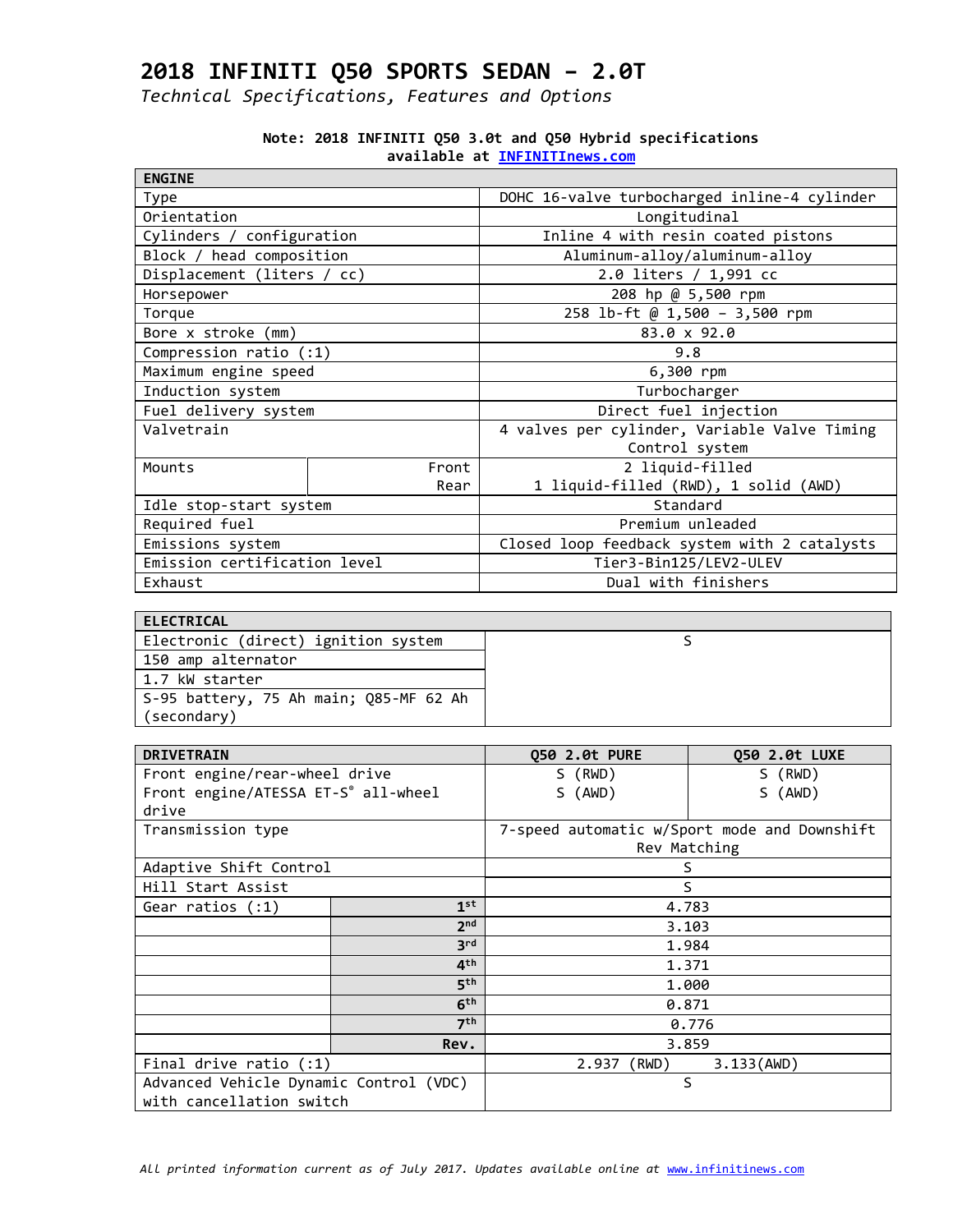| BODY, SUSPENSION AND STEERING          |            | <b>Q50 2.0t PURE</b> | Q50 2.0t LUXE                                 |
|----------------------------------------|------------|----------------------|-----------------------------------------------|
| Body type                              | Unibody    |                      | High-strength steel corrosion-resistant,      |
|                                        |            |                      | aluminum hood                                 |
| Front suspension - Independent double- |            | S                    | S                                             |
| wishbone with coil springs over Dual   |            |                      |                                               |
| Flow Path® shock absorbers, 31.8 mm    |            |                      |                                               |
| stabilizer bar                         |            |                      |                                               |
| Rear suspension - Multi-link           |            | S                    | S                                             |
| independent with coil springs over     |            |                      |                                               |
| Dual Flow Path® shock absorbers, 20.0  |            |                      |                                               |
| mm stabilizer bar                      |            |                      |                                               |
| Steering type                          |            |                      | Power-assisted, vehicle-speed-sensitive rack- |
|                                        |            |                      | and-pinion - Hydraulic Electric               |
| Steering ratio                         |            |                      | 16.7:1                                        |
| Turns (lock-to-lock)                   |            |                      | 2.87                                          |
| Turning diameter                       | <b>RWD</b> |                      | 36.7                                          |
| (feet)                                 | AWD        |                      | 37.4                                          |

| <b>BRAKES</b>                        |                   | <b>Q50 2.0t PURE</b> | Q50 2.0t LUXE |
|--------------------------------------|-------------------|----------------------|---------------|
| Power-assisted                       | Front             |                      |               |
| vented disc (in.)                    | $12.6 \times 1.1$ |                      |               |
|                                      | Rear              |                      |               |
|                                      | $12.1 \times 0.6$ |                      |               |
| Electronic Brake force Distribution  |                   |                      |               |
| Brake Assist with Preview Braking    |                   | S                    |               |
| Function                             |                   |                      |               |
| 4-wheel/4-channel/4-sensor Anti-lock |                   |                      | ς             |
| Braking System (ABS)                 |                   |                      |               |
| Active Trace Control (ATC)           |                   |                      |               |
| Parking brake                        |                   |                      | Foot-operated |

| WHEELS AND TIRES                   | 050 2.0t PURE | 050 2.0t LUXE |
|------------------------------------|---------------|---------------|
| Wheels                             |               |               |
| 17x7.5-in. split 5-spoke aluminum- |               |               |
| alloy, machined surface            |               |               |
| 18x7.5-in. aluminum-alloy          |               |               |
| Tires                              |               |               |
| 225/55R17 all-season run-flat      |               |               |
| 225/50R18 all-season run-flat      |               |               |
| Tire Pressure Monitoring System    |               |               |
| (TPMS), direct sensor type         |               |               |

| EXTERIOR DIMENSIONS (inches) |            | 050 2.0t PURE | 050 2.0t LUXE |
|------------------------------|------------|---------------|---------------|
| Wheelbase                    |            | 112.2         |               |
| Overall length               |            | 189.6         |               |
| Overall width                |            | 71.8          |               |
| Overall height<br><b>RWD</b> |            | 57.2          |               |
|                              | <b>AWD</b> | 57.2          |               |
| Front track width            |            | 60.8          |               |
| Rear track width             |            | 61.6          |               |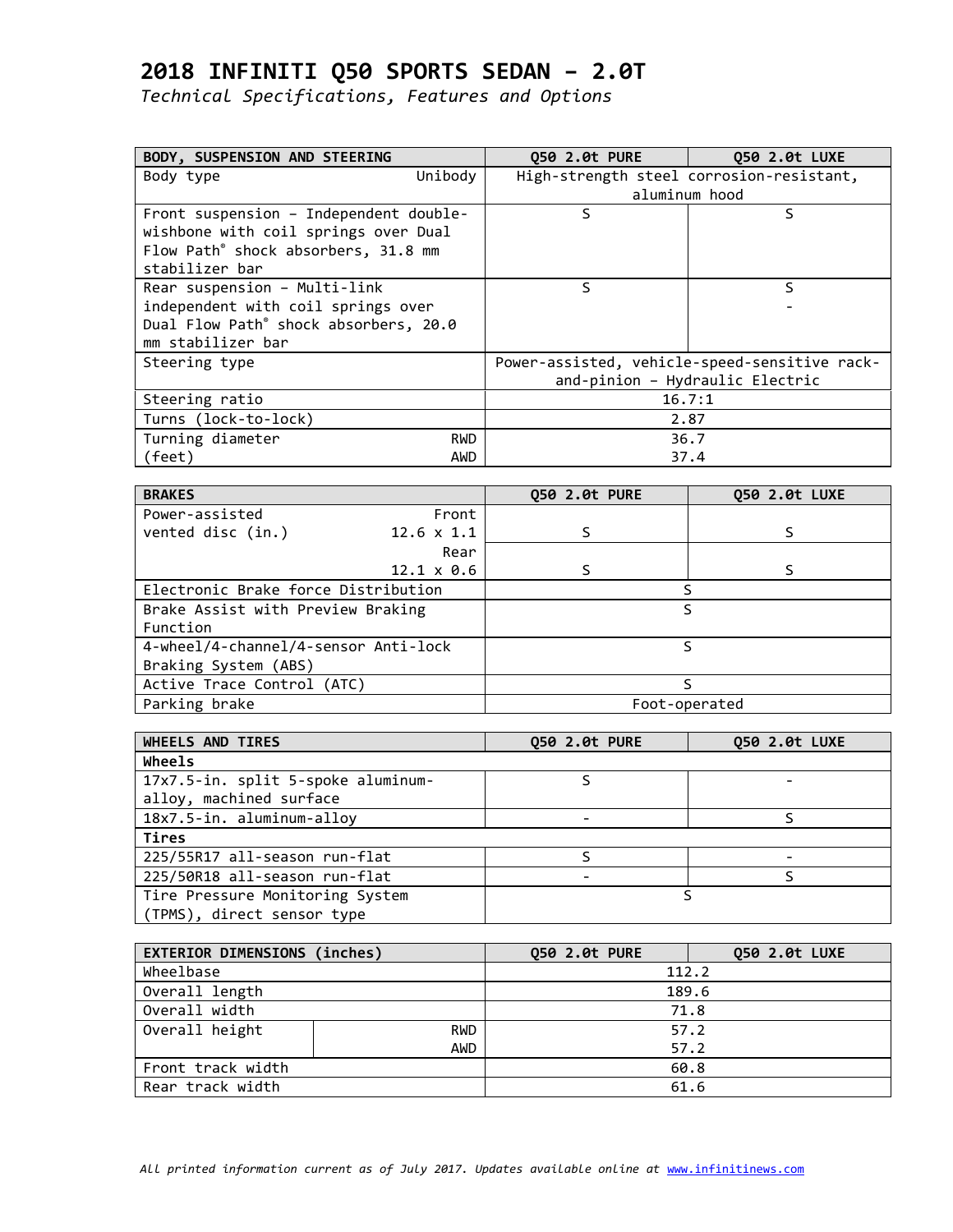| Minimum ground<br><b>RWD</b>           |                          | 5.0               |
|----------------------------------------|--------------------------|-------------------|
| clearance<br><b>AWD</b>                |                          | 5.0               |
| Coefficient of Drag (Cd)               | 0.26 RWD/AWD             | 0.26 RWD/0.27 AWD |
|                                        |                          |                   |
| EXTERIOR FEATURES AND OPTIONS          | Q50 2.0t PURE            | Q50 2.0t LUXE     |
| Signature LED headlights (LED high/low |                          | S                 |
| beam), daytime running lights          |                          |                   |
| Automatic on/off                       |                          | S                 |
| Front LED fog lights and turn signals  |                          | S                 |
| (mounted in lower fascia)              |                          |                   |
| Rear LED brake lights and center high- |                          | $\mathsf{S}$      |
| mounted stoplight (CHMSL)              |                          |                   |
| Body-color dual power controlled       |                          | $\mathsf{S}$      |
| heated outside mirrors                 |                          |                   |
| Auto dimming outside mirrors with      |                          | 0                 |
| reverse synchronization, memory        |                          |                   |
| feature                                |                          |                   |
| Tinted glass power moonroof with rear  |                          | S                 |
| tilt feature, sliding sunshade, one-   |                          |                   |
| touch operation                        |                          |                   |
| Speed-sensing flat-blade variable      |                          | S                 |
| intermittent front windshield wipers   |                          |                   |
| Rain-sensing front windshield wipers   |                          | S                 |
| Front door handle courtesy lights      |                          | S                 |
| Dual chrome exhaust finishers          |                          | S                 |
| Chrome front bumper finishers          |                          | S                 |
|                                        |                          |                   |
| INTERIOR DIMENSIONS (inches)           | Front                    | Rear              |
| Headroom without moonroof              | 40.2                     | 37.5              |
| Headroom with moonroof                 | 39.5                     | 36.8              |
| Shoulder room                          | 56.7                     | 56.1              |
| Hip room                               | 53.2                     | 52.5              |
| Legroom                                | 44.5                     | 35.1              |
|                                        |                          |                   |
| INTERIOR FEATURES AND OPTIONS          | Q50 2.0t PURE            | Q50 2.0t LUXE     |
| Leatherette seating surfaces           | S                        | S                 |
| 8-way power driver's seat w/2-way      | S                        | $\leq$            |
| manual adjustable lumbar support       |                          |                   |
| 8-way power front passenger's seat     | S                        | S                 |
| w/2-way manual adjustable lumbar       |                          |                   |
| support                                |                          |                   |
| Driver's seat power lumber support     | $\overline{\phantom{a}}$ | 0                 |
| Heated front seats                     | $\overline{\phantom{0}}$ | 0                 |
| 60/40 split-folding rear seat          |                          | 0                 |
| Leather-covered steering wheel with    | S                        |                   |
| illuminated audio and cruise control   |                          |                   |
| buttons                                |                          |                   |
| Heated steering wheel                  |                          | 0                 |
| Fine Vision electroluminescent         | S                        |                   |
| instrumentation                        |                          |                   |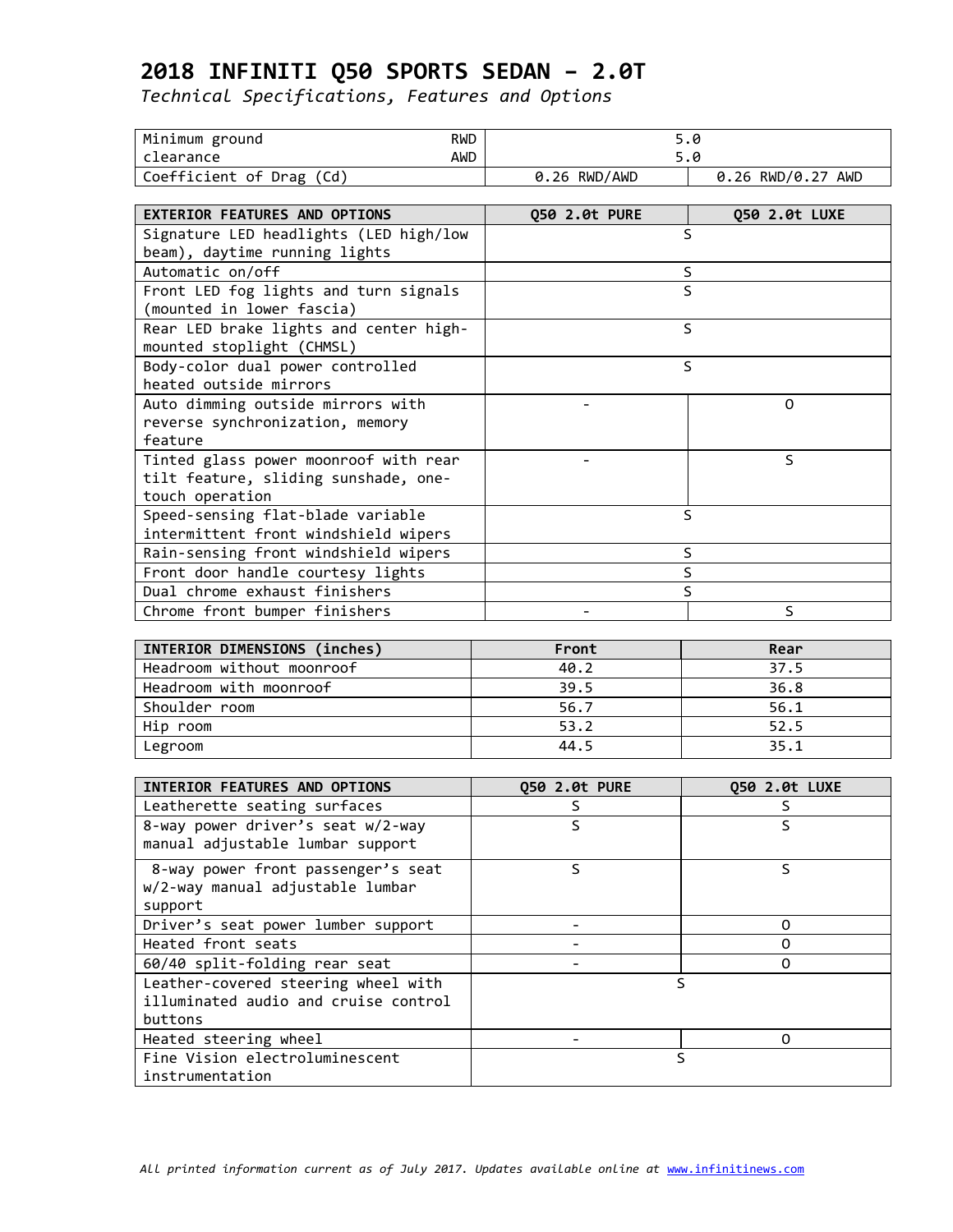| INFINITI InTouch™ dual display system       | S                             |
|---------------------------------------------|-------------------------------|
| with upper 8" and lower 7" VGA LCD          |                               |
| touch screens                               |                               |
| INFINITI Controller                         | S                             |
| INFINITI InTuition™: a fully                | $\mathsf S$                   |
| customizable digital environment for        |                               |
| storing driver settings to                  |                               |
| Intelligent Key                             |                               |
| Lunar Black trim                            | S                             |
| Maple wood trim                             | S                             |
| Aluminum sill plates w/ "INFINITI"          | S                             |
| script                                      |                               |
| Around View® Monitor with Moving            | 0<br>$\overline{\phantom{a}}$ |
| Object Detection                            |                               |
| RearView Monitor                            | S                             |
| HomeLink <sup>®</sup> Universal Transceiver | S                             |
| Bluetooth® Hands-free Phone System          | S                             |
| with hands-free text messaging              |                               |
| assist.                                     |                               |
| Bluetooth <sup>®</sup> Streaming Audio      | S                             |
| Dual Zone Automatic Temperature             | $\mathsf S$                   |
| Control with microfiltration                |                               |
| Front and rear parking sensors              | 0                             |
| Fold-down rear center armrest with          | 0                             |
| trunk pass-through feature                  |                               |
| Rear window defroster with indicator        | S                             |
| light and timer                             |                               |
| Illuminated entry system with time          | S                             |
| delay fade-out                              |                               |
| Front seatback pockets                      | S                             |
| Cruise control w/ steering wheel            | $\overline{\mathsf{S}}$       |
| mounted controls                            |                               |
| Power windows with front one-touch          | S                             |
| auto-up/down with auto-reverse              |                               |
| feature, remote keyless entry               |                               |
| operable                                    |                               |
| Remote trunk release, electromagnetic       | S                             |
| trunk opener                                |                               |
| Locking glove compartment with light        | S                             |
| Driver and front-passenger sun visors       | $\mathsf{S}$                  |
| with extenders and illum. vanity            |                               |
| mirrors                                     |                               |
| Dual overhead map lights w/                 | S                             |
| sunglasses holder                           |                               |
| Rear seat reading lights                    | S                             |
| Cup holders, 4 front, 2 rear                | $\overline{\mathsf{S}}$       |
| INFINITI Intelligent Key system with        | S                             |
| push button ignition                        |                               |
| Trunk illumination and hooks (4)            | S                             |
| Front armrest with storage                  | S                             |
| compartment, 12-volt power outlets          |                               |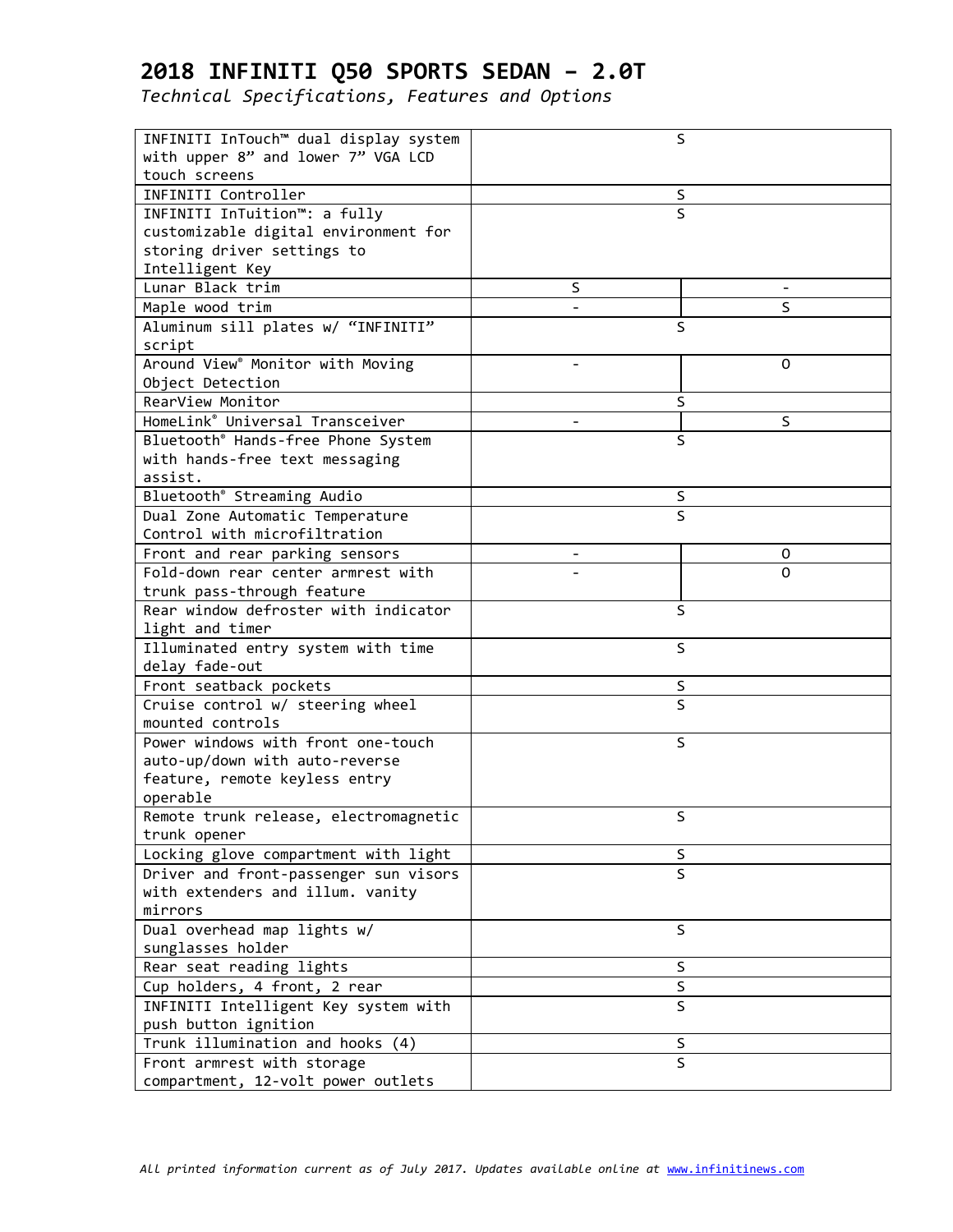*Technical Specifications, Features and Options*

| (2), auxiliary jack, video input and<br>two USB connection ports   |  |
|--------------------------------------------------------------------|--|
| Retained accessory power for windows<br>and moonroof (if equipped) |  |

### **INSTRUMENTATION**

| <b>INSIKUMENIAI LUN</b>              |  |
|--------------------------------------|--|
| Analog speedometer,                  |  |
| tachometer, coolant                  |  |
| temperature and fuel gauges          |  |
| and white electroluminescent         |  |
| instrumentation                      |  |
| Odometer with dual trip meters       |  |
| Multi-function trip computer display |  |
| w/instant fuel economy, driving      |  |
| time, outside temperature, distance  |  |
| to empty, average speed, average     |  |
| fuel economy                         |  |
|                                      |  |

| AUDIO AND NAVIGATION SYSTEMS         | Q50 2.0t PURE | Q50 2.0t LUXE |
|--------------------------------------|---------------|---------------|
| 6-speaker audio system with RDS, MP3 | S             |               |
| playback capability and in-dash CD   |               |               |
| player                               |               |               |
| HD radio                             | S             |               |
| Speed sensing volume control         | $\mathsf{S}$  |               |
| Two USB inputs, aux input and video  |               |               |
| input                                |               |               |
| Rear window in-glass diversity       | S             |               |
| antenna                              |               |               |
| SiriusXM® Satellite Radio (SiriusXM  | S             |               |
| subscription required, sold          |               |               |
| separately)                          |               |               |
| SiriusXM® Travel Link with access to | S             |               |
| weather, fuel prices, stocks, sports |               |               |
| and movie times (SiriusXM®           |               |               |
| subscription required, sold          |               |               |
| separately) with 4-year              |               |               |
| complimentary access                 |               |               |
| Steering-wheel mounted audio         | S             |               |
| controls                             |               |               |
| INFINITI Voice Recognition           | S             |               |
| INFINITI InTouch™ with Navigation    |               | 0             |
| and INFINITI InTouch™ Services, with |               |               |
| lane guidance and 3D building        |               |               |
| graphics, voice recognition for      |               |               |
| navigation functions, including one- |               |               |
| shot voice destination entry,        |               |               |
| INFINITI InTouch™ Services with six  |               |               |
| months of safety, security and       |               |               |
| convenience services, SiriusXM®      |               |               |
| Traffic, including real-time traffic |               |               |
| information (SiriusXM® subscription  |               |               |
| required, sold separately)           |               |               |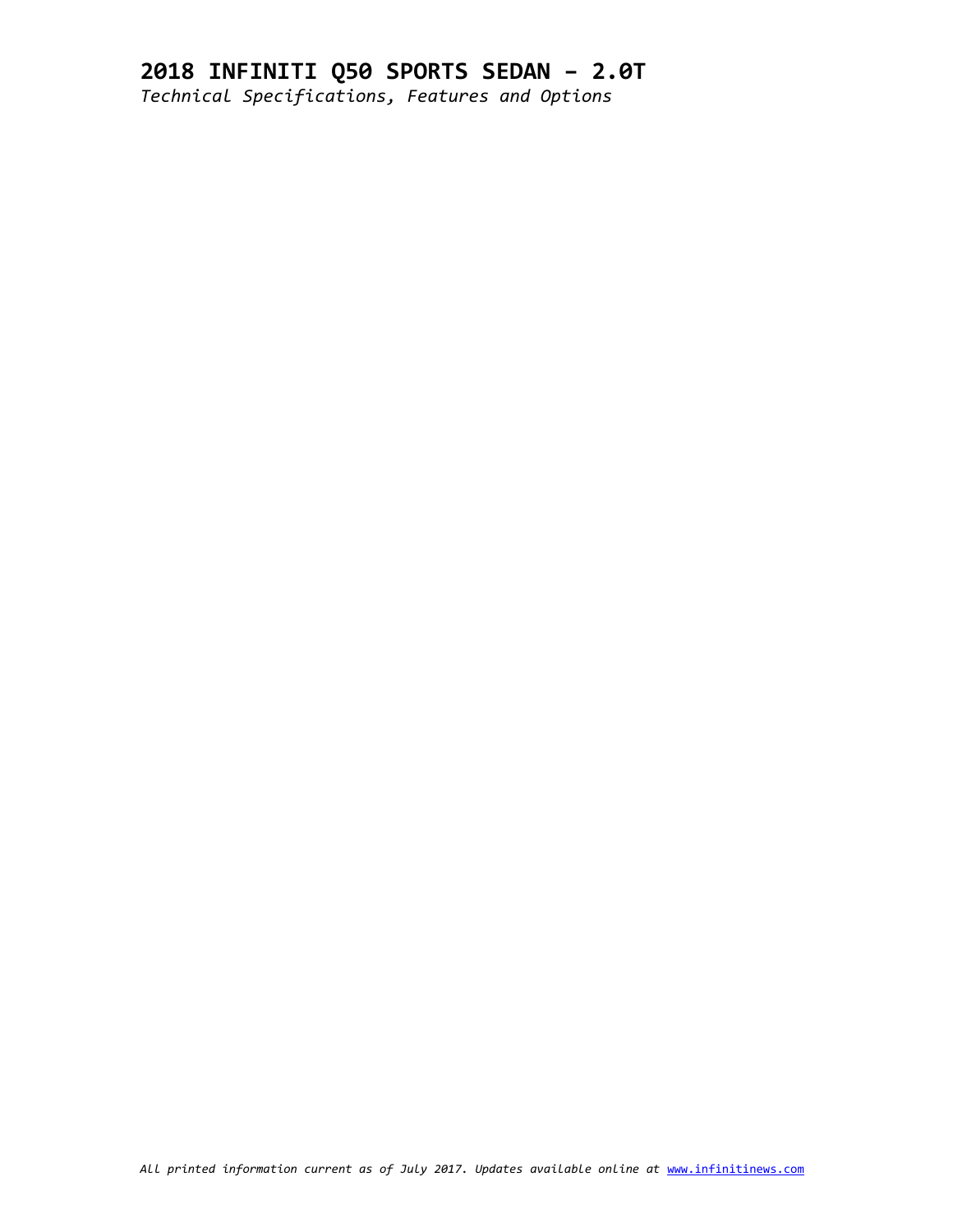| <b>CAPACITIES</b>                   |                                      |
|-------------------------------------|--------------------------------------|
| Seating capacity                    |                                      |
| Interior passenger volume (cu. ft.) | 100.0 w/moonroof, 101.5 w/o moonroof |
| Trunk volume (cu. ft.)              | 13.2                                 |
| Fuel tank (gals.)                   | 20.0                                 |
| Engine oil (qts.)                   | 7.4                                  |
| Engine coolant (qts.)               | 9.5                                  |

| CURB WEIGHTS (1bs)     |            | Q50 2.0t PURE   Q50 2.0t PURE   Q50 2.0t LUXE   Q50 2.0t LUXE |            |            |
|------------------------|------------|---------------------------------------------------------------|------------|------------|
|                        | <b>RWD</b> | <b>AWD</b>                                                    | <b>RWD</b> | <b>AWD</b> |
| Front                  | 1,975      | 2,092                                                         | 2,002      | 2,116      |
| Rear                   | 1,696      | 1,711                                                         | 1,724      | 1,742      |
| Total                  | 3,671      | 3,803                                                         | 3,726      | 3,858      |
| Weight distribution (% | 54/46      | 55/45                                                         | 54/46      | 55/45      |
| fr/rr, w/ driver)      |            |                                                               |            |            |
| GVWR (lbs.)            | 4,780      | 4,940                                                         | 4,780      | 4,940      |

| <b>EPA MILEAGE ESTIMATES</b><br>(Actual mileage may vary | <b>RWD</b>    | <b>AWD</b> |
|----------------------------------------------------------|---------------|------------|
| City                                                     | 23            |            |
| Highway                                                  | 30            | 28         |
| Combined                                                 |               | 24         |
| EPA Classification                                       | Mid-size cars |            |

| SAFETY AND SECURITY FEATURES                  | 050 2.0t PURE | 050 2.0t LUXE |
|-----------------------------------------------|---------------|---------------|
| Advanced Air Bag System (AABS) with dual-     |               | S             |
| stage supplemental front air bags with        |               |               |
| occupant classification sensor                |               |               |
| Front seat-mounted side impact supp. air bags |               |               |
| Roof-mounted curtain side impact supplemental |               |               |
| air bags for front and rear-seat outboard     |               |               |
| occupant head protection                      |               |               |
| LATCH System (Lower Anchors and Tethers for   |               |               |
| CHildren)                                     |               |               |
| Front seat belts with pretensioners and load  |               |               |
| limiters                                      |               |               |
| Zone Body construction                        |               |               |
| Power window lockout function                 |               |               |
| Shift interlock system                        |               |               |
| Energy-absorbing steering column              |               |               |
| Vehicle Security System with indicator light  |               |               |
| and INFINITI Vehicle Immobilizer System       |               |               |
| Remote Keyless Entry system with panic alarm  |               |               |
| Vehicle Dynamic Control (VDC)                 |               |               |
| Tire Pressure Monitoring System               |               |               |
| Blind Spot Warning                            |               | 0             |
| Backup Collision Intervention with Rear Cross |               | $\Omega$      |
| Traffic Alert                                 |               |               |
| Predictive Forward Collision Warning          |               | $\Omega$      |
| Forward Emergency Braking                     |               | 0             |